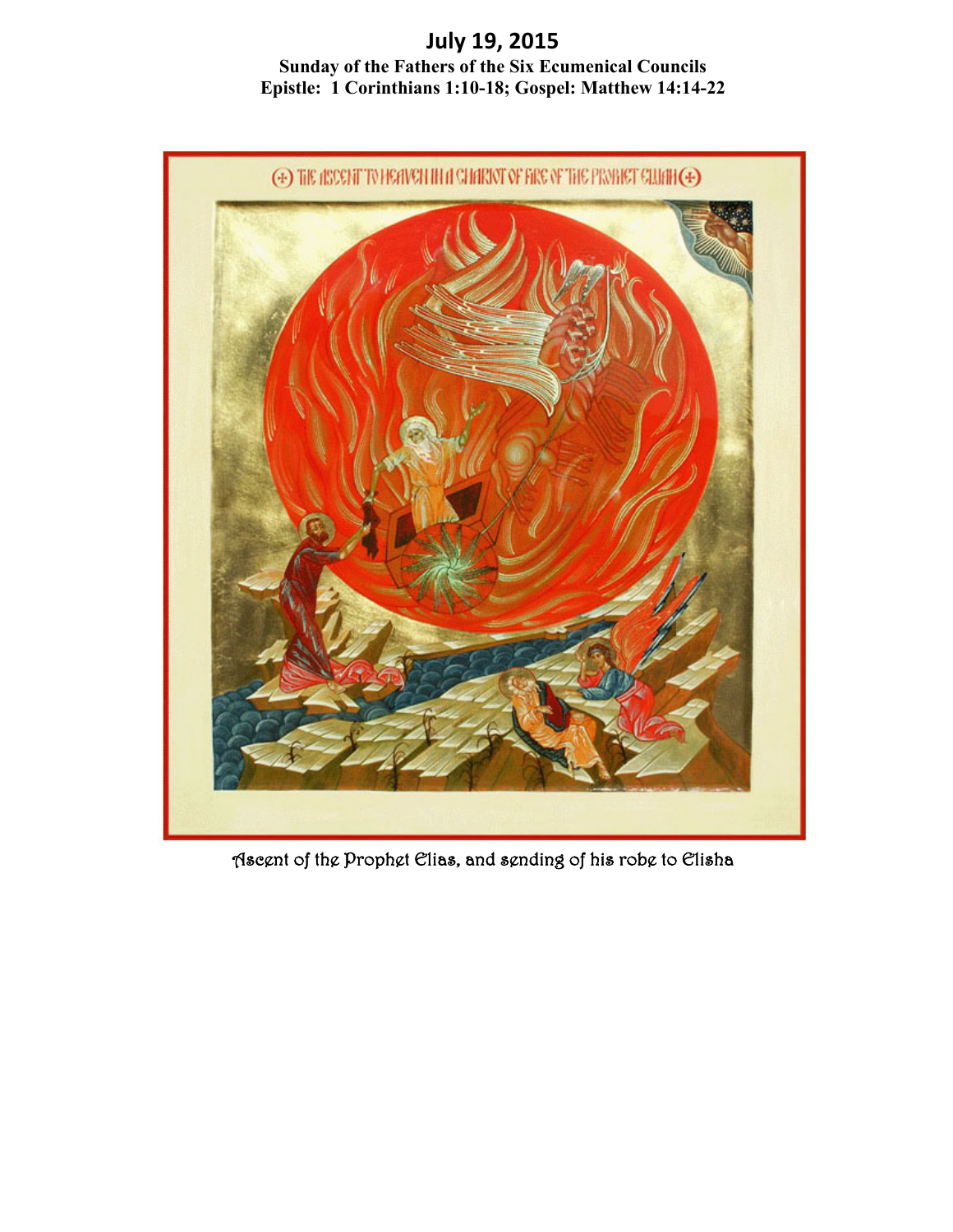

#### **Holy Protection of Mary Byzantine Catholic Eparchy of Phoenix Our Lady of Perpetual Help Byzantine Catholic Church Bishop: His Grace Bishop Gerald Dino**

Rectory (505) 268-2877 (505) 256-1787 Frchris.zugger@gmail.com

#### **Father Artur Bubnevych, Pastor Father Christopher Zugger (pastor emeritus)**

abbaolph@gmail.com www.frchriszugger.com

1837 Alvarado Dr. NE Albuquerque, New Mexico 87110 Parish Office: (505) 256-1539 Fax: (505) 256-1278 www.olphnm.org

#### **SCHEDULE:**

**Sunday:** Rosary 8:30 am Festal Matins 9:00 am Divine Liturgy 10:00 am

Monday, Divine Liturgy 9:00 am Tuesday, Divine Liturgy 9:00 am Wednesday OLPH Devotions, 5:30 pm Divine Liturgy 6:00 pm Friday, Divine Liturgy 6:00 pm **Saturday**: Great Vespers 5:00 pm Divine Liturgy 6:00 pm

# **OFFICE HOURS:**

Monday - Friday: 10:00 am – 4:00 pm Thursday OFF

**Parish Advisory Board Members:** Dorothy Curl, Dave Dark, Lubomyra Kmetyk, Brian Fitzpatrick, Harry DeLap

**Parish Finance Council Members:** Matthew Blain & Eva Schuler

**Confession Schedule (Mystery of Reconciliation):** 9:30-9:50 am on Sundays, before or after weekday Liturgies, or by appointment with Father

**Mysteries of Baptism/Chrismation/Eucharist:** Must be arranged three months in advance. (Pre-Jordan requirement)

### **Mystery of Crowning:**

Must be arranged six months in advance (Pre-Cana requirement)

**Sick and Shut-Ins:** It is the family's responsibility to notify the parish office when a parishioner is in the hospital or confined to home because of sickness or old age. Father will bring the confined person the Holy Mysteries on a regular basis. It is recommended that one receive the Anointing of the Sick before any major surgery. Please don't let the priest be last to know that someone is ill!

**Eastern Christian Formation Program**:

All grades meet every Sunday after Liturgy for 45 min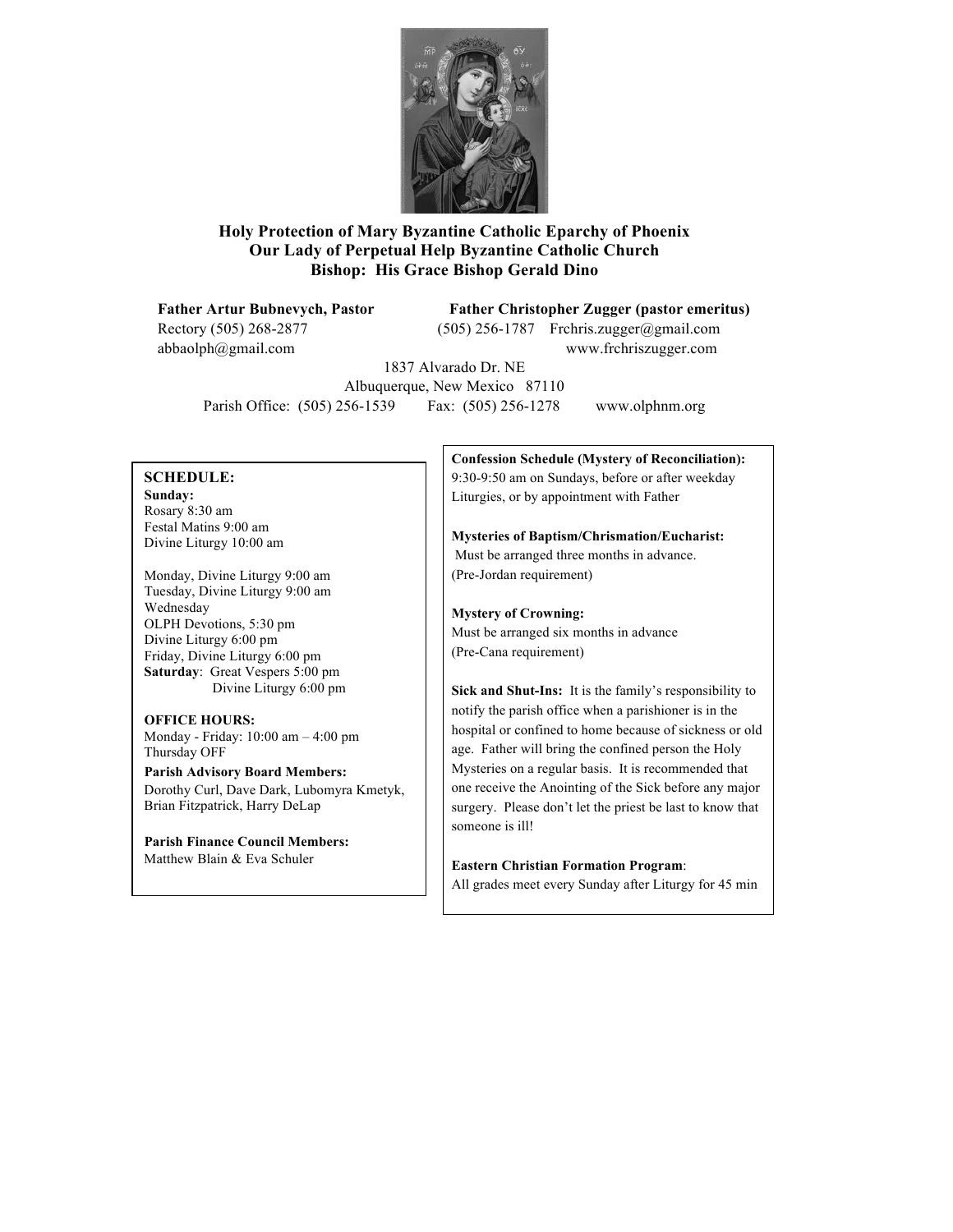**Welcome to our Church! If you are looking for a spiritual home, contact Father Artur or the office staff for more information. God bless you.**

| <b>Today</b>               | $8:30$ am<br>$9:00$ am<br>$10:00$ am<br>Eternal Lamp:                                                                                                                                                                                                                     | Rosary<br><b>Festal Matins</b><br>Divine Liturgy for Parish Family & Friends<br><b>Blessing of Motor Vehicles</b><br>Fr. Chris: +Margery Murray 16 <sup>th</sup> Anniversary by Ann Rajala<br>+Margery Murray      |  |
|----------------------------|---------------------------------------------------------------------------------------------------------------------------------------------------------------------------------------------------------------------------------------------------------------------------|--------------------------------------------------------------------------------------------------------------------------------------------------------------------------------------------------------------------|--|
| <b>Monday</b><br>July 20   | $6:00$ pm                                                                                                                                                                                                                                                                 | Elijah Great Prophet/Simple Holy Day<br>Epistle: James 5:10-20; Gospel: Luke 4:22-30<br>Divine Liturgy; Blessing on Talamante Family<br>Blessing of Litija Bread & Mirovanjie<br><b>Blessing of Motor Vehicles</b> |  |
| Tuesday<br>July 21         | <b>Simeon &amp; John Venerables</b><br>Epistle: 1 Corinthians 12:12-26; Gospel: Matthew 18:18-22 & 19:1-2.13-15<br>$9:00$ am<br>Divine Liturgy                                                                                                                            |                                                                                                                                                                                                                    |  |
| Wednesday<br>July 22       | Blessing on Lorenzo G. Espinosa by Lillian Murphy<br><b>Mary Magdalene Equal to the Apostles</b><br>Epistle: 1 Corinthians 13:4-14:5; Gospel: Matthew 20:1-16<br>5:30 pm<br><b>OLPH Devotions</b><br>$6:00 \text{ pm}$<br>Divine Liturgy<br>+Bea Johnson by Sven Svensson |                                                                                                                                                                                                                    |  |
| <b>Thursday</b><br>July 23 | <b>Trophimus &amp; Others Martyrs</b><br>10 am-12 noon<br>$6:00 \text{ pm}$<br>7:00 pm                                                                                                                                                                                    | Epistle: 1 Corinthians 14:6-19; Gospel: Matthew 20:17-28<br><b>OASIS Class; Ireland During Persecution Years</b><br>Pot-luck Dinner<br><b>THEOSIS Bible Study</b>                                                  |  |
| Friday                     | <b>Boris &amp; Gleb Martyrs</b>                                                                                                                                                                                                                                           |                                                                                                                                                                                                                    |  |
| July 24<br>$\leq$ $\infty$ | $6:00$ pm                                                                                                                                                                                                                                                                 | Epistle: Romans 8:28-39; Gospel: John 15:17-16:2<br>Hierarchical Divine Liturgy by Bishop Kurt Burnette<br>Ordination to Diaconate of Tyler Strand                                                                 |  |
| <b>Saturday</b>            | <b>Dormition of Anna</b>                                                                                                                                                                                                                                                  |                                                                                                                                                                                                                    |  |
| July 25                    |                                                                                                                                                                                                                                                                           | Epistle: Galatians 4:22-31; Gospel: Luke 8:16-21                                                                                                                                                                   |  |
|                            | $5:00 \text{ pm}$<br>$6:00 \text{ pm}$                                                                                                                                                                                                                                    | <b>Great Vespers</b><br>Divine Liturgy; Blessing on David Conrad                                                                                                                                                   |  |
| Sunday<br>July 26          | 9 <sup>th</sup> Sunday After Pentecost<br>8:30 am<br>$9:00$ am<br>$9:30$ am<br>10:00 am                                                                                                                                                                                   | Epistle: 1 Corinthians 3:9-17; Gospel: Matthew 14:22-34<br>Rosary<br><b>Festal Matins</b><br>Confessions<br>Hierarchical Divine Liturgy by Bishop Kurt Burnette<br>Ordination to Priesthood of Dcn. Tyler Strand   |  |
|                            | Eternal Lamp:                                                                                                                                                                                                                                                             | Open                                                                                                                                                                                                               |  |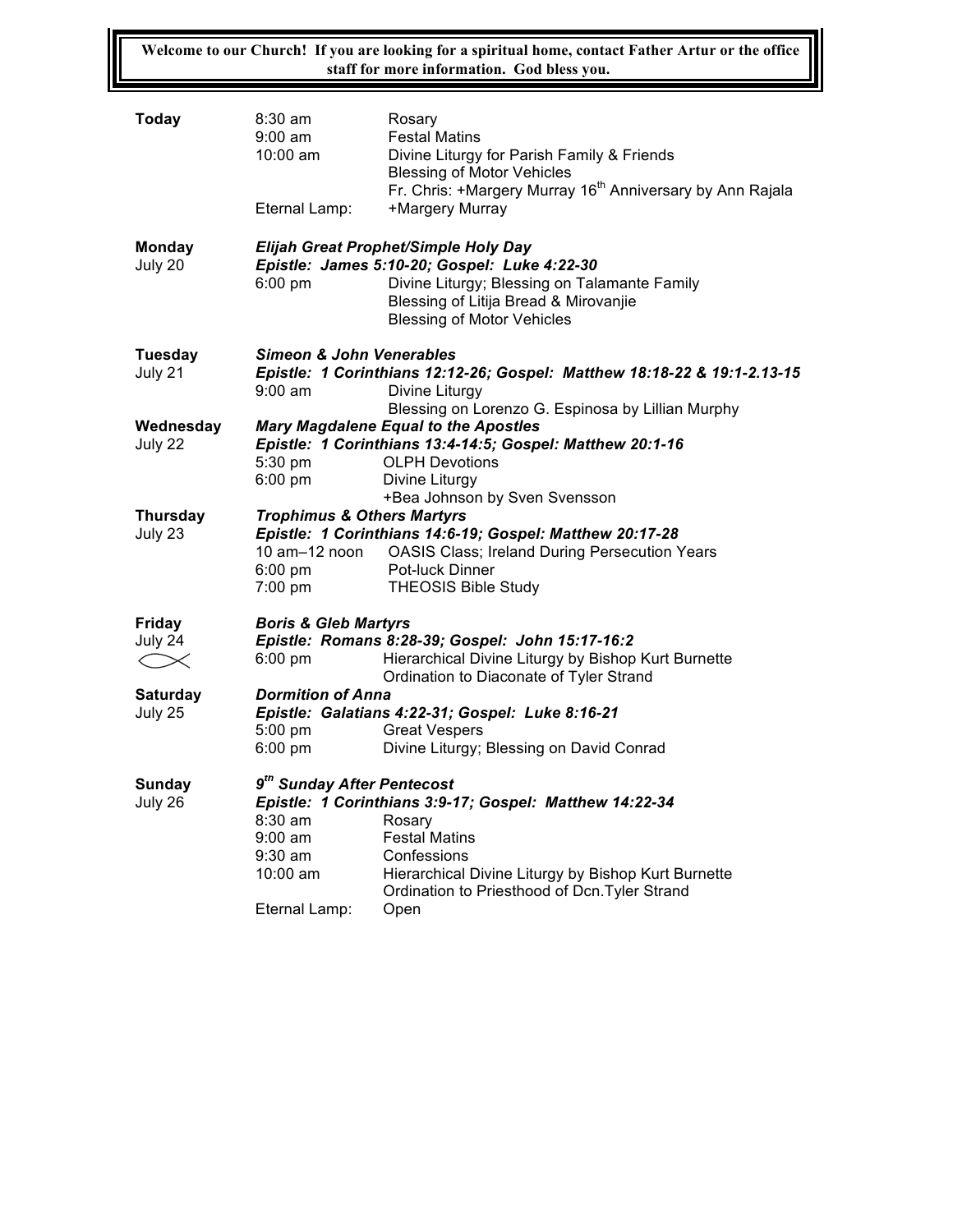#### Physician and Help of those in sickness, Redeemer and Savior of the infirm; O Master and Lord of all, grant healing to your servants. Be clement, show mercy to those who have sinned much, and deliver them, O Christ, from their Iniquities, that they may glorify Your might divine!

Fr. Julian Gnall Fr. Anthony Romero



Rov Smith Sven & Barbara Svensson Michele Koetter Abraham Haddad **Lillian Murphy** Stephen Horner Demetrius Yackanich Jenny Ford Marilyn Fore Robert Hasaka Frank & Martha Arden Pricilla Hughes Sharif Rabadi Threima Leech Alicia Wells

Paola Terlaza Henry Zugger John & Margie Disque Phillip Fall Walter Jakymiw Olga Bodnar Frances Brannan John Deflice Kristoff Rajala Jordan Smith Marge Merrills Maggie Batsel Katrina Anderson **Belita Halber** Mike Harahuc

Laura Dominguez Robert Zadel **William Frank** Joseph Koetter Mary Nell Preisler Jackie De Paolis Donny Terry Mary Murphy Lorraine Hubbell Quintin Santamaria & Family **Heather Mattax Larry Bennett** Chris Overlin **Mary Ellis** Tony Lucero

Prayers in honor of and to the Blessed Virgin are a powerful weapon against sin, and for healing.

Glorious Mysteries are recited on Sunday, Tuesday & Thursday; Joyful Mysteries on Monday & Saturday; Sorrowful Mysteries on Wednesday & Friday.

If you recite the Rosary at home, please offer these intentions, and join us on Sunday at 8:30 am. Those who recite the Akathist to the Mother of God or the Rosary receive a partial indulgence when they do so in private, plenary indulgence when they do so as a group



#### **Intentions of the Rosary**

1<sup>st</sup> Decade: Help for persecuted Catholics, especially in communist and Islamic states

- 2<sup>nd</sup> Decade: Spiritual and physical growth of our parish and the Byzantine Catholic Church 3<sup>rd</sup> Decade: Increase in vocations to priesthood, diaconate, and consecrated life to serve
- **Byzantine Catholic Church** the
- 4<sup>th</sup> Decade: Repose of the souls who have no one praying for them
- 5<sup>th</sup> Decade: Healing of the sick in body, mind and soul

#### **Holy Father's Intentions for July**

Universal: Politics. That political responsibility may be lived at all levels as a high form of charity.

Evangelization: The poor in Latin America. That, amid social inequalities, Latin American Christians may bear witness to love for the poor and contribute to a more fraternal society.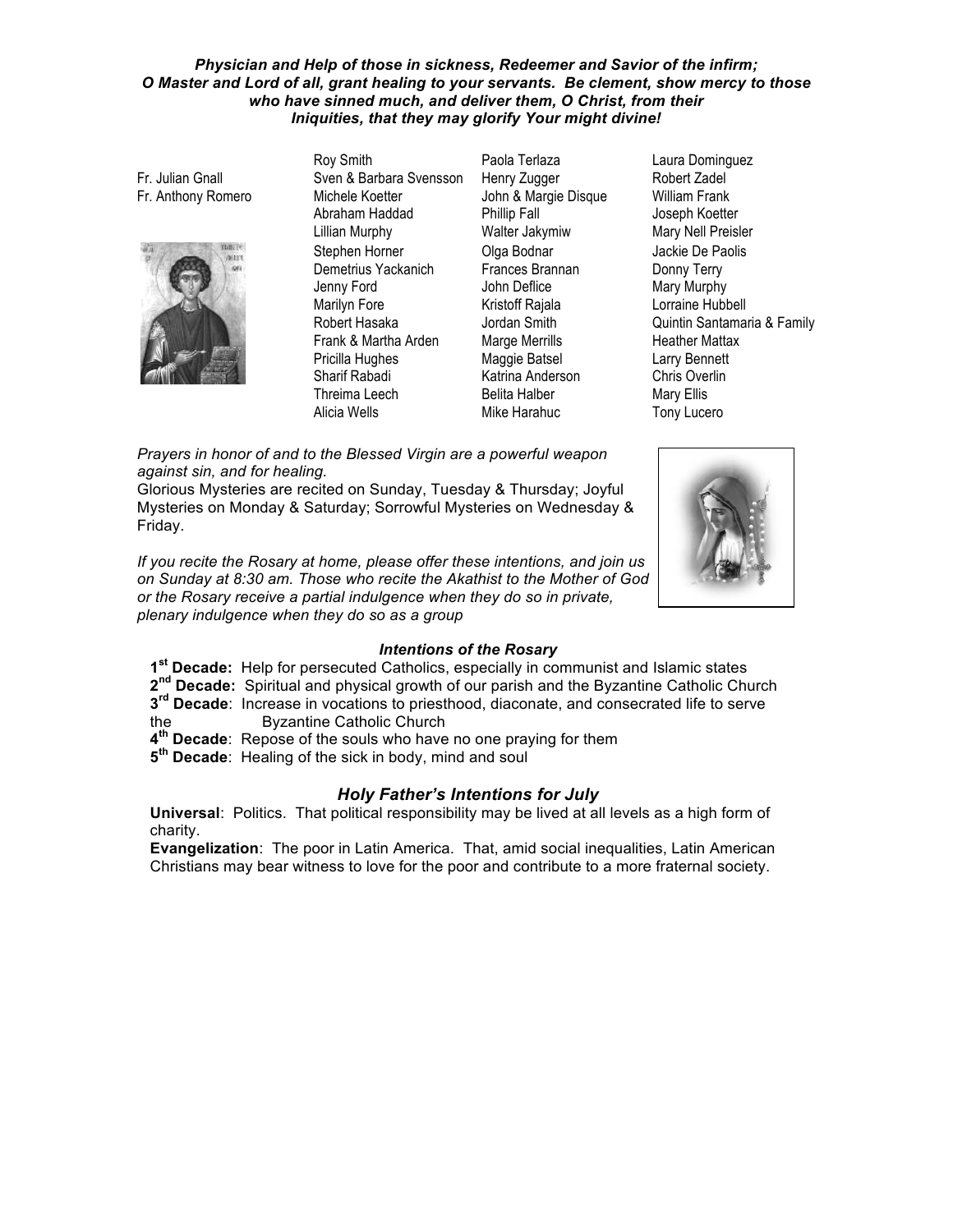

*THEOSIS Thursday, July 23 6 pm--potluck dinner 7 pm--Bible Study Gospel of St. Matthew, Chapter 2*

*VOCATION ICON Today: Riley Next Sunday: Jilek*



**ATTENTION!!! Stuffed Cabbage Sale!!!** Frozen cabbage rolls are available in the hall. \$10 for 10 rolls cooked. \$7 for 10 rolls uncokked. Available only today and Sunday August  $2^{nd}$ , 2015 after the Divine Liturgy.

**Blessing! of! Automobiles,! Trucks! and! Other Mechanical Means of Transport** today and on the Feast of the Glorious **Prophet St. Elias after the Divine Liturgy** 

In observance of the Feast of St. Elias, we will have the traditional blessing of automobiles, trucks, motorcycles, bicycles, wheelchairs, etc.

After the Divine Liturgy the Fr Artur will chant the blessing prayer and then walk through the parking lot sprinkling the vehicles with Holy Water. It would be nice if you stood by your vehicle during the sprinkling with Holy Water.

| <b>DATE</b> | <b>READER</b> | <b>TROJCA</b>       | <b>GREETER</b>                      | HOST         | <b>COUNTER</b>                  |
|-------------|---------------|---------------------|-------------------------------------|--------------|---------------------------------|
| 7/26        | Jose Salazar  | <b>Grace Brewer</b> | <b>Irene Bradlev</b><br>Luba Kmetvk | Jilek/Donlin | Cindy Loescher<br>Barbara DeLap |

**Barbara's Hall Report:**

Just as predicted, Mr. Nobody showed up again, and brought no food! He's really getting to be a pest. Well, I noticed we got a lot of social sign ups through the end of August, so you all must be as tired of seeing him as I am! Thank you!

*On Friday evening, our former pastor Bishop Kurt will ordain Tyler Strand of our parish to the Orders of Sub-Deacon and Deacon. On Sunday he will ordain Deacon Tyler to the priesthood, for service in the Eparchy of Passaic. Our congratulations to Tyler and best wishes for service in our Church.*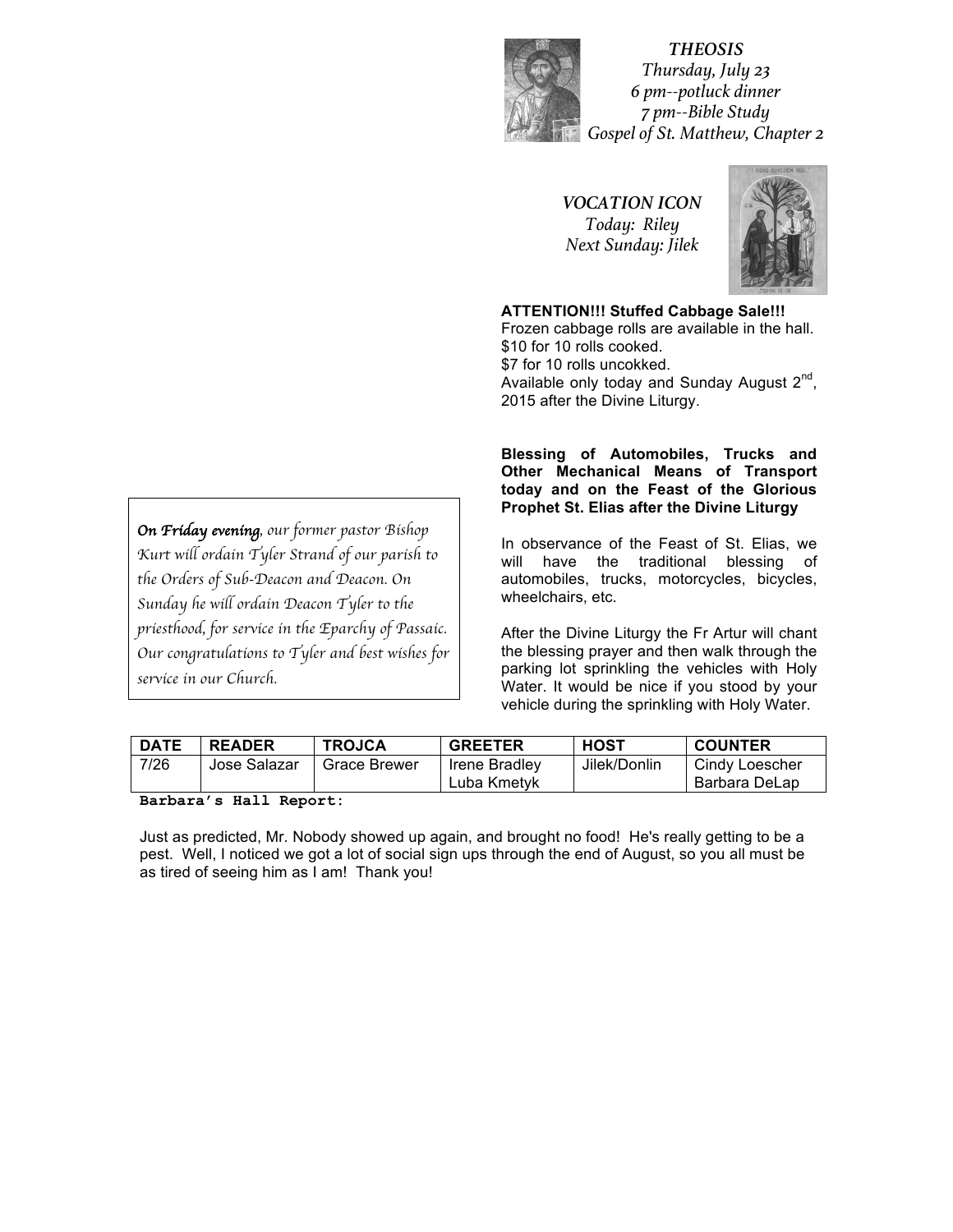#### **MEN UNDER CONSTRUCTION The!9th Annual!Archdiocesan!Men's! Conference** Saturday, August 8, 2014 **Late-Registration and breakfast begin at 7:00 am; Conference at 8:00 am AT St. Pius X High School**

Our day includes motivational talks, men's fellowship, Mass, Benediction and the Sacrament of Reconciliation available throughout the day. We are featuring nationally renowned speakers Mr. Jesse Romero and Fr. Bill Casey. Breakfast and lunch will be provided.

Jesse and Fr. Bill will present the following: Three Types of Men: Wolves, Sheep & **Sheepdogs Bullet Proof Faith** Loyal Sons of the Church: Knowing and Defending the Faith The Devil: Father of Lies, Murderer From the Beginning

The cost is \$30. Scholarships available. Open to all men, ages 18 and up (teen boys 15 and up welcome with an adult). Please register early (so that we can place a more accurate food order)!

825 CLASS<br>Thursday: July 22, 2045, 40:20 cm or 42 zes Thursday, July 23, 2015, 10:30 am – 12 noon Penal Times in Ireland: the persecution of the Catholic Church by the English

**Congratulations** to Tom & Natalie Sullivan on the birth of their son, Thomas Patricio, Monday, July  $13<sup>th</sup>$ .

#### **Hidden Treasures of Byzantium**

The Santa Fe Desert Chorale will present a "divine and meditative experience" by performing Eastern sacred music from Russia, Greece, Finland, and the U.S. A special commission by Orthodox Priest and composer, Ivan Moody, will also be performed.

**This concert is scheduled for Sunday,** Aug. 9, 4:00 p.m., at Cathedral Church of **St. John**, in downtown Albuquerque.

If you would like to attend, please notify **Pam Pettit as soon as possible. She can inquire about reduced ticket prices if she knows how!large!a!group plans!to attend. Carpooling!can be!arranged.**

**The podcast "Catholic Stuff** You Should Know" now features a moderator who is a Byzantine Catholic Priest. Podcasts can be subscribed to by going to the I-Tunes Store (this podcast is free) and looking up the title of the broadcast.

The priest by the way comes from the OLPH Parish, Father Michael O'Loughlin, and the first episode he moderated this past week was entitled "Hanging with Hedonists" so be sure you subscribe and listen to the half-hour episodes each week.

**Ladies, it's time to get ready** for the next OLPH Women's Book Club meeting! The book we will be discussing is: Not Without Parables: Stories of Yesterday, Today and Eternity by Catherine Doherty (Russian Catholic)

Less than 200 pages, the book sells new for  $$14$ , or good used for  $$4$ . Cindy Loescher may be doing some group book orders.

OLPH Book Club meeting will be held on Saturday August 1st from 10 am to 12 pm. We will gather at Mary Blain's house for potluck brunch and book discussion. Contact Lara Davis for more information 710-1181.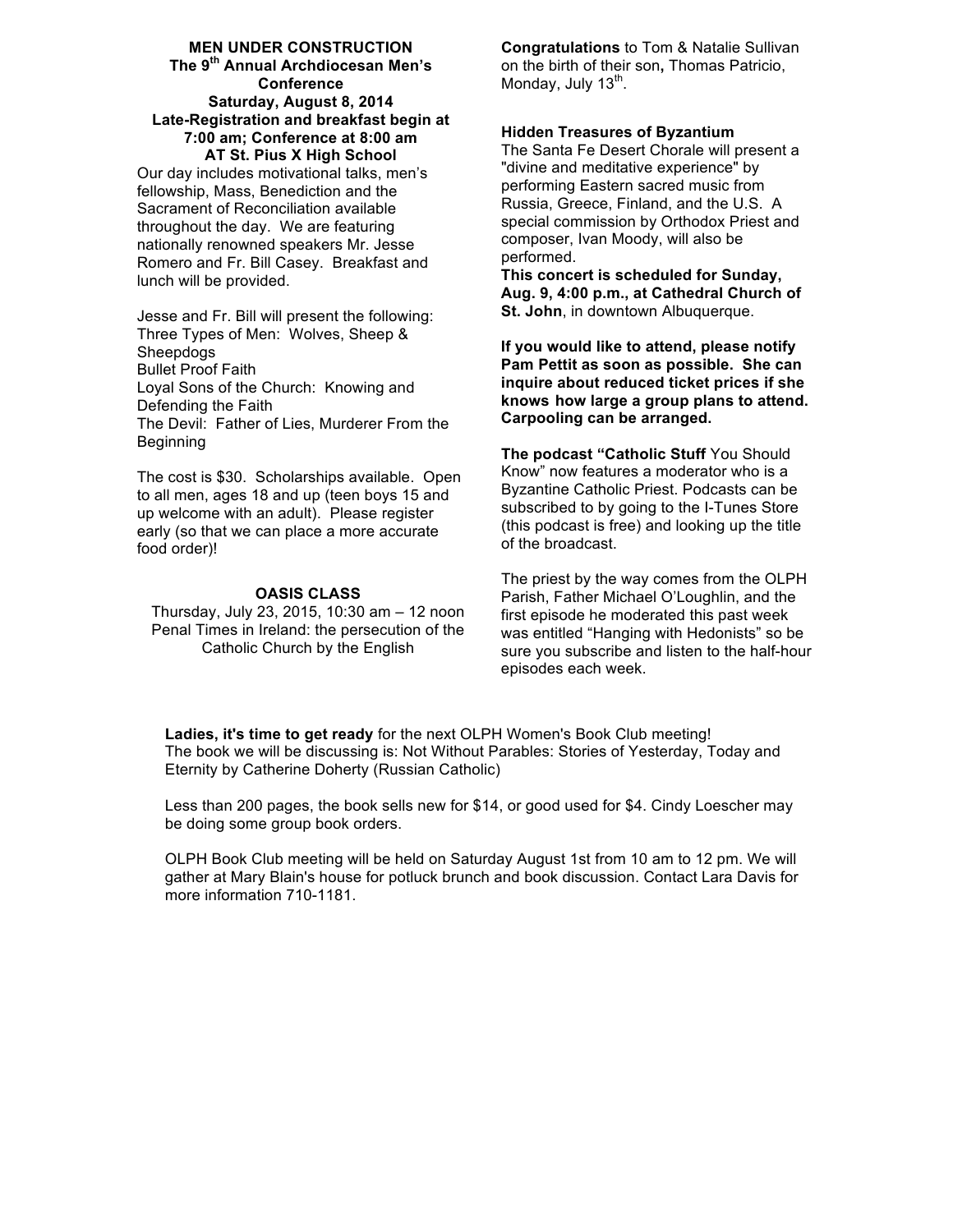#### All Ladies-please join us for OLPH Happy Hour!

To be held Monday, August 17<sup>th</sup> from 6-8 pm in the OLPH hall. We'll have smoothie drinks and lots of time to socialize together. Please bring Happy Hour Hors D'oeuvres (snacks) to share. Contact Alicia at 720-280-0710 or Cindy at 505-303-0082 for more information.

|                   | <b>Coming Events-Mark Your Calendars Now!</b>                                          |
|-------------------|----------------------------------------------------------------------------------------|
| Sat-Fri, Aug 1-14 | Fasting Season in Preparation for the Solemn Feast of the Dormition                    |
| Thur., Aug 6      | Solemn Feast of the Transfiguration: Blessing of Fruit after each<br>Liturgy           |
|                   | Divine Liturgy: Vigil on Wed. 6:00 PM and on Thursday at 9:00 AM                       |
| Sat, Aug 15       | Solemn Feast of the Dormition of the Theotokos, Holyday of<br>Obligation               |
|                   | Divine Liturgy: Vigil on Friday at 6:00 PM and on Saturday at 9:00 AM                  |
|                   | Blessing of Flowers and Plants after each Liturgy                                      |
| Sat, Aug 29       | Simple Feast of the Beheading of John the Baptist.<br>Divine Liturgy: Saturday 9:00 AM |

### **Six Ecumenical Councils**

On the Sunday between the 13th and the 19th of July, the Eastern Churches commemorate the first Six Ecumenical Councils. These began in 325 AD, just 14 years after the Christian Faith was given legal status in the Roman Empire, as the Church sought to define Who Jesus Christ is, and how we are saved by His Precious Blood on the Cross and brought to new life in Him.

The First Ecumenical Council in Nicea, 325 A.D.: refuted the heresy of Arius against Jesus being the Son of God, and codified the Nicene Creed with an expanded section on Jesus' role in salvation history;

The Second Ecumenical Council in Constantinople, 381 A.D. refuted the heresy of Macedonius against God, the Holy Spirit, and modified the Nicene Creed for the last time with additions explaining the role of the Spirit;

The Third Ecumenical Council in Ephesus, 431 A.D. refuted the heresy of Nestorius against the Mother of God, and Mary was acclaimed as Theotokos, the God-bearer;

The Fourth Ecumenical Council in Chalcedon, 451 A.D. refuted the Monophysite heresy, and gave us the crucial explanation of Jesus as One Person with human and divine natures:

The Fifth Ecumenical Council in Constantinople, 553 A.D. tried to reconcile the Nestorian and Monophysite Churches of the Middle East with the Great Church but failed; it defines Jesus again as One Person, and the hymn "O Only Begotten Son" or the Monogenes, was introduced into the Byzantine Liturgy in order to further define this for the faithful, and excesses of Origen's thought condemned;

The Sixth Ecumenical Council in Constantinople, 691 A.D. refuted the Monothelite heresy, which said that Jesus had only one will - that would have reduced His humanity's freedom.